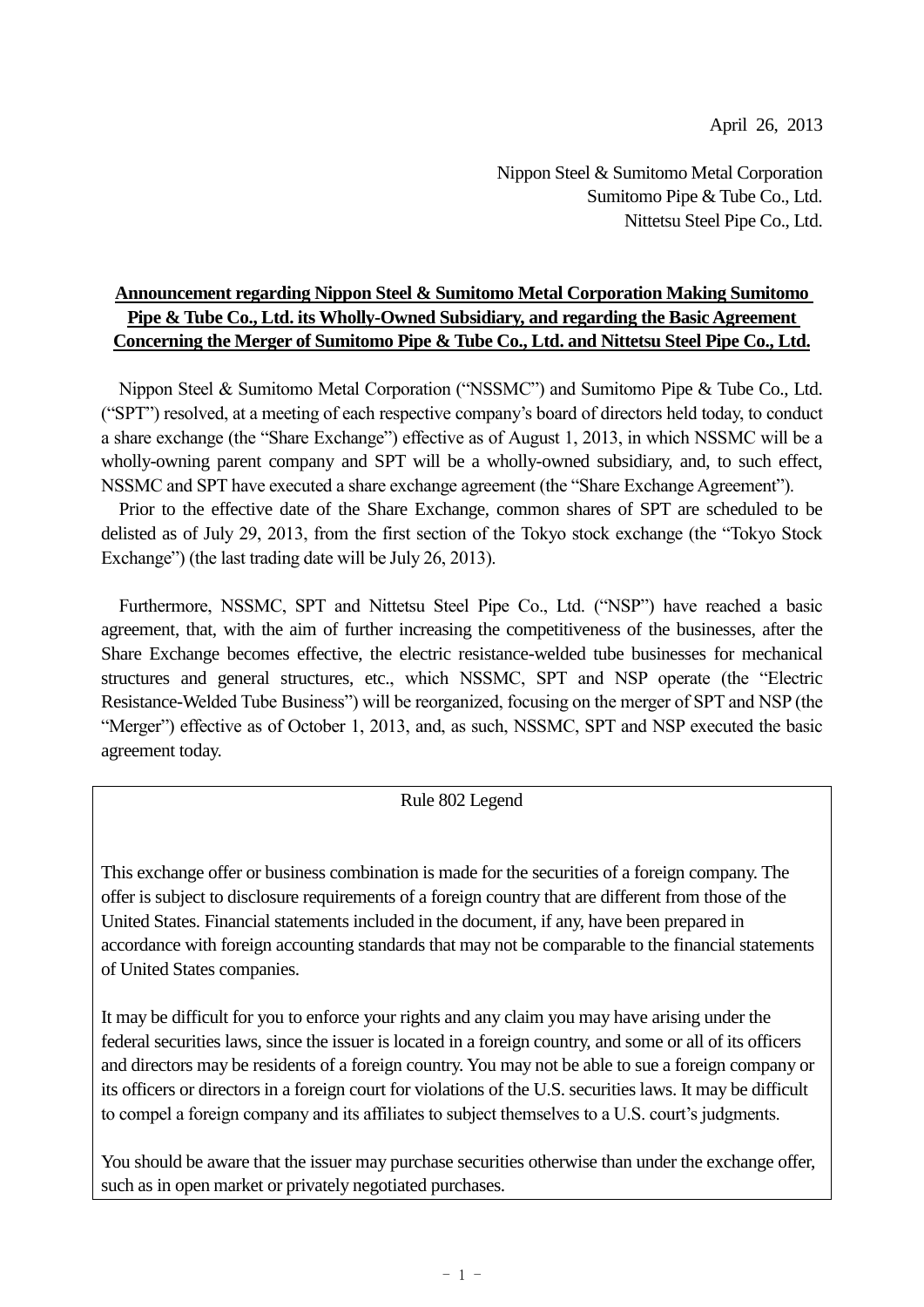We will announce the foregoing as follows:

### I. Making SPT a Wholly-Owned Subsidiary of NSSMC

1. Objectives of Making SPT a Wholly-Owned Subsidiary

The NSSMC group has been aiming to further improve consolidated corporate value and promote the establishment of a system to share and implement its group business strategy through various methods including acquisition of all shares of its subsidiaries and integration and reorganization of its group companies, recognizing that it is necessary to further improve the profitability and competitiveness of the entire group.

On this occasion, NSSMC and SPT, upon consultation between both parties, have agreed to make SPT, the core company which conducts the Electric Resistance-Welded Tube Business within the iron manufacturing business of the NSSMC group, a wholly-owned subsidiary of NSSMC by way of the Share Exchange.

This is due to the decision of NSMMC and SPT that it is essential, from now on, for (i) the reinforcement of the competitiveness of NSSMC and SPT both in and outside Japan and (ii) the growth in the quality and quantity of the business of NSSMC and SPT, to respond to (x) the acceleration of globalization as it affects customers' production and sales, (y) the strengthening of the development of technologies according to needs, including automotive lightening and (z) the increased efficiency in domestic production bases, through SPT's making effective use of the management resources of the NSSMC group and aspiring to conduct management that is more unified within the said group.

Through these measures, we believe that we will achieve (i) optimal and effective utilization of the management resources of the NSSMC group, (ii) further sharing of business strategy between NSSMC and SPT and (iii) improved responsiveness of the group management, that the profitability and competitiveness of both NSSMC and SPT will be further enhanced, and, furthermore, that these measures will contribute to improving the corporate value of NSSMC and SPT.

We would appreciate it if you, SPT's shareholders, would continue to assist us as the NSSMC's shareholders, even after the Share Exchange.

- 2. Outline of the Share Exchange
- (1) Schedule for the Share Exchange

| Date of resolution of the meeting<br>of the board of directors in respect<br>of the execution of the Share | NSSMC and<br><b>SPT</b> | Friday, April 26, 2013              |
|------------------------------------------------------------------------------------------------------------|-------------------------|-------------------------------------|
| <b>Exchange Agreement</b>                                                                                  |                         |                                     |
| Date of the execution of the Share                                                                         | NSSMC and               | Friday, April 26, 2013              |
| <b>Exchange Agreement</b>                                                                                  | <b>SPT</b>              |                                     |
| Date of ordinary general meeting                                                                           | <b>SPT</b>              |                                     |
| of shareholders for approval of the                                                                        |                         | Thursday, June 27, 2013 (Scheduled) |
| <b>Share Exchange</b>                                                                                      |                         |                                     |
| Last trading date                                                                                          | <b>SPT</b>              | Friday, July 26, 2013 (Scheduled)   |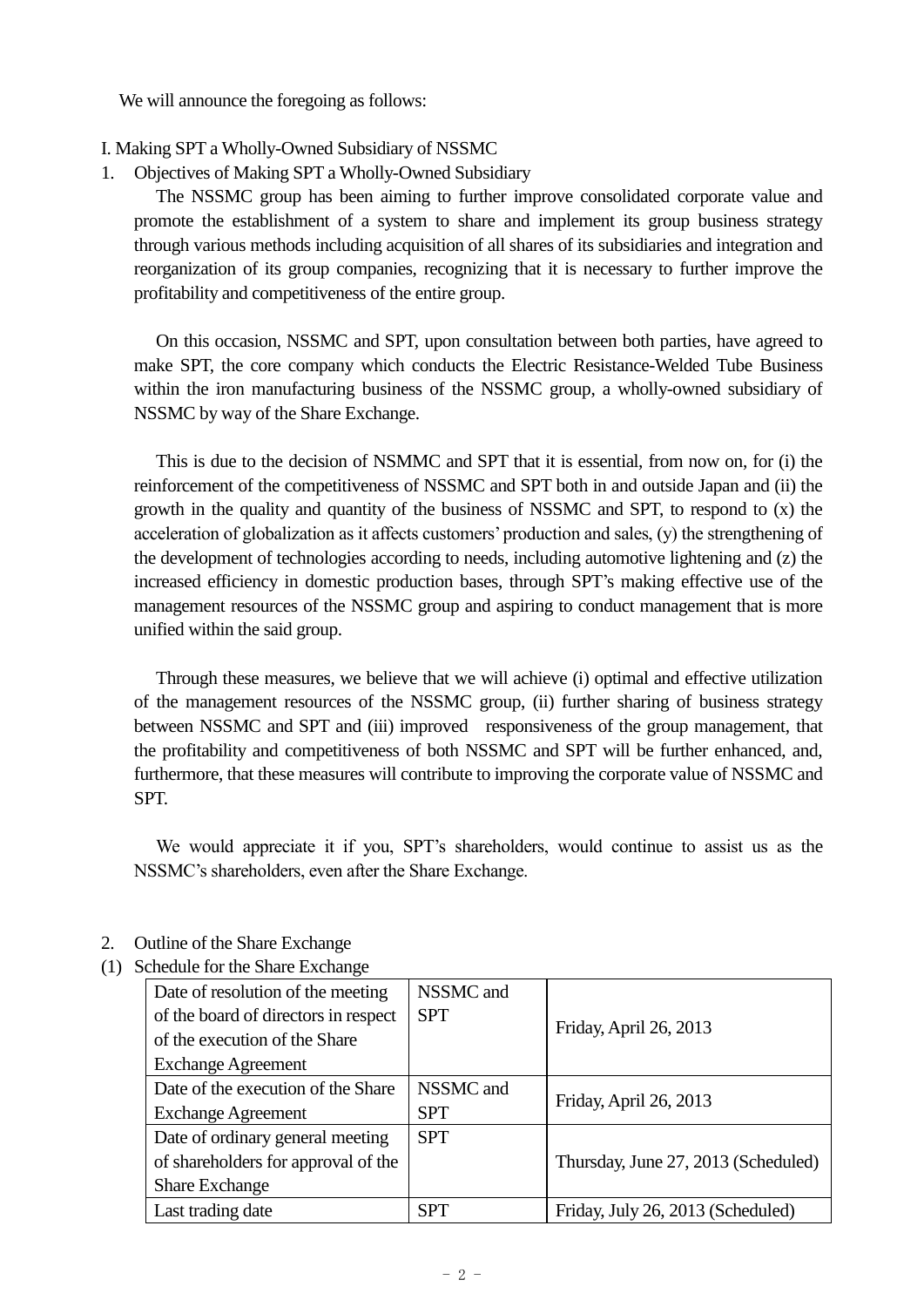| Date of delisting           | <b>SPT</b> | Monday, July 29, 2013 (Scheduled) |
|-----------------------------|------------|-----------------------------------|
| Scheduled date of the Share | NSSMC and  | Thursday, August 1, 2013          |
| Exchange (Effective date)   | <b>SPT</b> | (Scheduled)                       |

(Note 1) With respect to NSSMC, the Share Exchange is scheduled to be conducted by the procedure of a simplified share exchange, which does not require approval by the general meeting of shareholders, pursuant to Article 796, Paragraph 3 of the Companies Act.

(Note 2) The effective date of the Share Exchange may change upon agreement of both companies.

### (2) Method of the Share Exchange

In the Share Exchange, NSSMC will be the wholly-owning parent company, and SPT will be the wholly-owned subsidiary. With respect to NSSMC, the Share Exchange is scheduled to be conducted through the procedure of a simplified share exchange, which does not require approval by the general meeting of shareholders pursuant to Article 796, Paragraph 3 of the Companies Act. With respect to SPT, the Share Exchange is scheduled to be conducted upon the approval of the Share Exchange Agreement at SPT's ordinary general meeting of shareholders scheduled to be held on June 27, 2013. The effective date of the Share Exchange is scheduled to be on August 1, 2013.

## (3) Details of allotment of shares upon the Share Exchange

|                                                           | <b>NSSMC</b><br>(wholly-owning parent<br>company in the Share<br>Exchange) | <b>SPT</b><br>(wholly-owned subsidiary<br>in the Share Exchange) |  |
|-----------------------------------------------------------|----------------------------------------------------------------------------|------------------------------------------------------------------|--|
| Details of allotment of shares<br>upon the Share Exchange |                                                                            | 3.75                                                             |  |

(Note 1) Share allotment ratio

3.75 shares of common shares of NSSMC will be allotted and delivered per share of SPT's common shares; provided, however, that no shares will be allotted for the common shares of SPT held by NSSMC 18,681,875 shares (as of April 26, 2013) through the Share Exchange.

(Note 2) Number of shares of NSSMC to be delivered through the Share Exchange

NSSMC will allot and deliver 52,607,103 shares of common shares of NSSMC. However, NSSMC will apply the treasury stock held by NSSMC (412,382,570 shares as of March 31, 2013) for such shares to be allotted and delivered, and therefore NSSMC will not issue new shares. In addition, the number of shares to be allotted and delivered through the Share Exchange may be subject to change in the future due to reasons such as the cancellation of treasury stock by SPT, etc.

(Note 3) Treatment of shares constituting less than one unit

It is expected that the Share Exchange will result in SPT's shareholders newly holding shares of NSSMC constituting less than one unit (shares constituting less than one thousand). In particular, the shareholders of SPT holding shares of SPT constituting less than 267 shares are likely to solely hold shares of NSSMC constituting less than one unit and may not sell such shares constituting less than one unit in any market on the stock exchange. The shareholders who will hold shares of NSSMC constituting less than one unit may use the following systems concerning shares of NSSMC on and after the effective date of the Share Exchange.

(i) Purchase by the issuer of shares constituting less than one unit (sale of shares constituting less than one thousand)

In accordance with the provisions of Article 192 of the Companies Act, etc., this is a system whereby shareholders holding shares of NSSMC constituting less than one unit may request that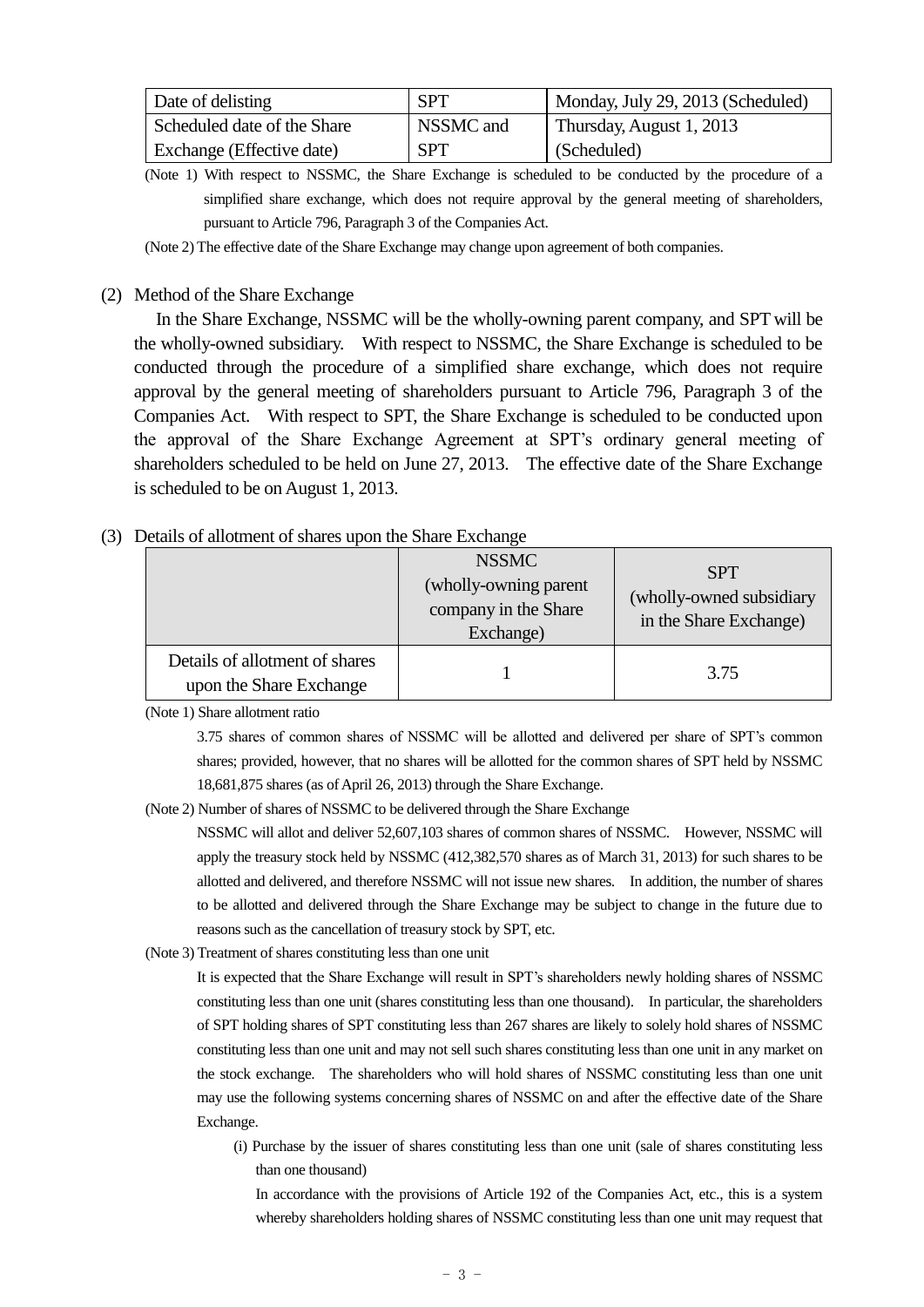NSSMC purchase the shares constituting less than one unit owned by such shareholders.

(ii) Further purchase of shares constituting less than one unit (further purchase to reach a total of one thousand)

In accordance with the provisions of Article 194 of the Companies Act and the Articles of incorporation of NSSMC, etc., this is a system whereby shareholders holding shares of NSSMC constituting less than one unit may request that NSSMC sell to such shareholders the number of shares that will achieve a total of one unit together with the number of shares constituting less than one unit owned by such shareholder.

(Note 4) Treatment of any fractions of less than one share

With respect to the shareholders of SPT who will receive the delivery of fractions of less than one share of NSSMC upon the Share Exchange, NSSMC will pay cash to each of such shareholders in proportion to the value of such fractions of less than one share, pursuant to the provisions of Article 234 of the Companies Act and other relevant laws and regulations.

(4) Treatment of stock acquisition rights and bonds with stock acquisition rights upon the Share Exchange

SPT has issued neither stock acquisition rights nor bonds with stock acquisition rights.

- 3. Grounds for calculation, etc. for the contents of the allotment related to the Share Exchange
- (1) Basis for calculation

NSSMC and SPT, in order to ensure the fair and appropriate calculation of the number of NSSMC's common shares allocated per share of SPT's common shares in the Share Exchange (the "Share Exchange Ratio"), each requested their respective independent third-party valuation institution to calculate the Share Exchange Ratio. NSSMC selected SMBC Nikko Securities Inc. ("SMBC Nikko") and SPT selected Daiwa Securities Co. Ltd. ("Daiwa Securities") as respective third-party valuation institutions with respect to the calculation of the Share Exchange Ratio.

With respect to NSSMC, SMBC Nikko adopted the market price analysis (the average closing prices of NSSMC shares on the first section of the Tokyo Stock Exchange for one month and three months on and before the calculation record date with a setting of the calculation record date as April 25, 2013), since NSSMC's common shares were listed on the financial instruments exchange and a market price existed, and adopted the discounted cash flow method (the "DCF Method") in order to reflect in the calculation the situation of future business activities.

With respect to SPT, SMBC Nikko adopted the market price analysis (the average closing prices of SPT shares on the first section of the Tokyo Stock Exchange for one month and three months on and before the calculation record date with a setting of the calculation record date as April 25, 2013), since SPT's common shares were listed on the first section of the Tokyo Stock Exchange and the market price existed, and adopted the DCF Method in order to reflect in the calculation the situation of future business activities.

The results of the calculation of the number of allocated shares of NSSMC's common shares for a common share of SPT by each valuation method is as described in the table below.

| Adopted Method | Calculation Result of the Share |  |
|----------------|---------------------------------|--|
|                | <b>Exchange Ratio</b>           |  |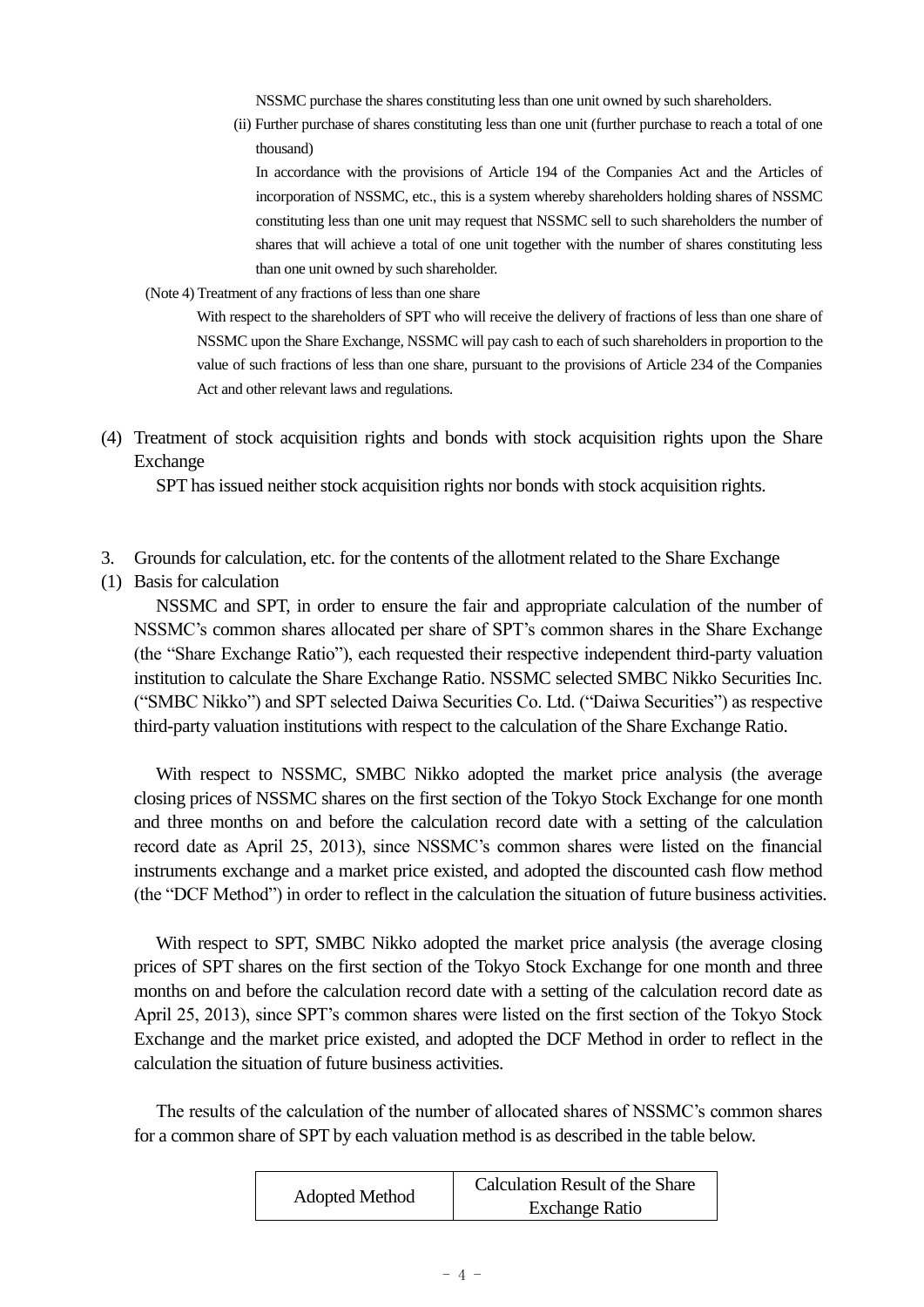| <b>Market Price Analysis</b> | 3.05 to $3.16$ |
|------------------------------|----------------|
| DCF Method                   | 2.75 to $4.50$ |

SMBC Nikko principally adopted the information provided by both companies and those publicly disclosed, etc. on an as-is basis for calculation of the Share Exchange Ratio on the premise that the relevant adopted materials and information, etc. are all correct and complete and does not validate such correctness or completeness. In addition, SMBC Nikko does not validate, appraise or assess the assets and liabilities (including off-balance-sheet assets and liabilities and other contingent liabilities) of both companies and their related companies including analysis and evaluation of individual assets and liabilities, and SMBC Nikko does not request a third party institution to appraise or assess the above. Moreover, SMBC Nikko assumes that the financial projection of both companies are prepared in accordance with reasonable and appropriate procedures and based on the best projection and judgment currently held by the management of both companies. The calculation of the Share Exchange Ratio of SMBC Nikko assumes the information and economic conditions up to April 25, 2013.

On the other hand, with respect to NSSMC, Daiwa Securities adopted the market price analysis (the average closing prices of NSSMC shares on the first section of the Tokyo Stock Exchange for one month, three months and six months on and before the calculation record date and the closing price as of the calculation record date with a setting of the calculation record date as April 25, 2013), since NSSMC's common shares were listed on the financial instruments exchange and the market price existed, and adopted the DCF Method in order to reflect in the calculation the situation of future business activities.

With respect to SPT, Daiwa Securities adopted the market price analysis (the average closing prices of SPT shares on the first section of the Tokyo Stock Exchange for one month, three months and six months on and before the calculation record date and the closing price as of the calculation record date with a setting of the calculation record date as April 25, 2013), since SPT's common shares were listed on the first section of the Tokyo Stock Exchange and the market price existed, and adopted the DCF Method in order to reflect in the calculation the situation of future business activities.

The results of the calculation of the number of allocated shares of NSSMC's common shares for a common share of SPT by each valuation method is as described in the table below.

| Adopted Method               | <b>Calculation Result of the Share</b><br><b>Exchange Ratio</b> |
|------------------------------|-----------------------------------------------------------------|
| <b>Market Price Analysis</b> | 3.05 to $3.16$                                                  |
| DCF Method                   | 2.34 to 4.15                                                    |

Daiwa Securities principally adopted the information provided by both companies and those publicly disclosed, etc. on an as-is basis for calculation of the Share Exchange Ratio on the premise that the relevant adopted materials and information, etc. are all correct, complete and appropriate and does not validate such correctness, completeness or appropriateness. In addition, Daiwa Securities does not validate, appraise or assess the assets and liabilities (including off-balance-sheet assets and liabilities and other contingent liabilities) of both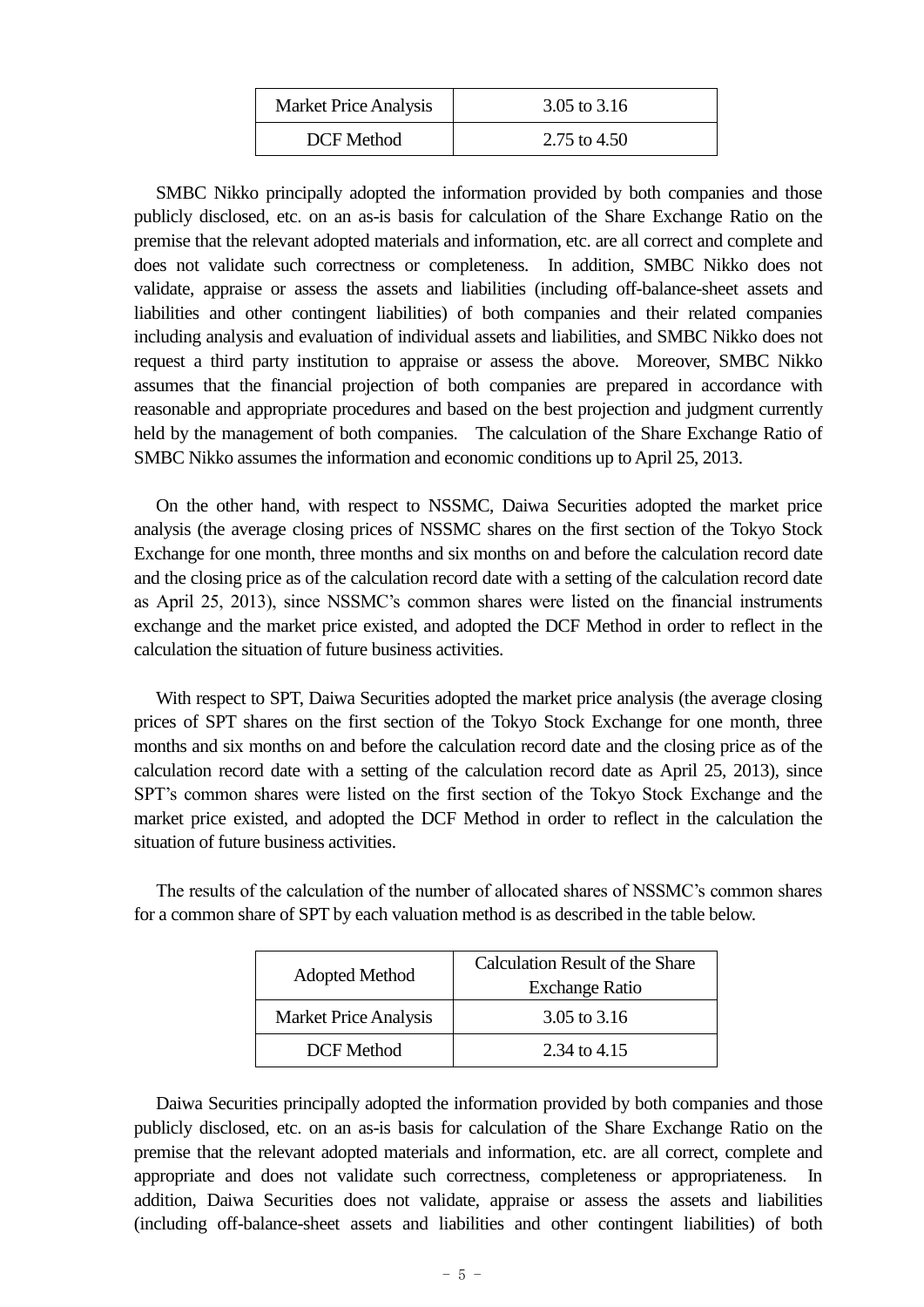companies and their related companies including analysis and evaluation of individual assets and liabilities, and Daiwa securities does not request a third party institution to validate, appraise or assess the above. Moreover, Daiwa Securities assumes that the financial projection of both companies are prepared in accordance with reasonable and appropriate procedures and based on the best projection and judgment currently held by the management of both companies. The calculation of the Share Exchange Ratio of Daiwa Securities assumes the information and economic conditions up to April 25, 2013.

In addition, the benefit plan submitted to SMBC Nikko and Daiwa Securities from NSSMC as the basis for calculation of the DCF Method contains a fiscal year in which a significant increase in profit is expected, in or after the fiscal year March 2014. The main reason is that integration effects, etc. such as the cost-cutting due to the amalgamation of technical and research results, the construction of an optimum production system, the reduction of purchase cost, the streamlining of the head office department and the integral reorganization of, and cooperation with, the group companies along with the business integration of Nippon Steel Corporation and Sumitomo Metal Industries, Ltd. are expected.

On the other hand, the benefit plan submitted to SMBC Nikko and Daiwa Securities from SPT contains a fiscal year in which a significant increase in profit is expected, in or after the fiscal year March 2014. The main reason is that the cost improvement effect, etc. along with the strategic investment for better productivity is expected.

### (2) Background to Calculation

NSSMC and SPT have negotiated and consulted and have referred carefully to the calculation results of the Share Exchange Ratio submitted by the respective third-party valuation institutions.

Consequently, NSSMC and SPT determined that the Share Exchange Ratio described in I. 2. (3) above was reasonable and did not impair the interests of respective shareholders, and accordingly, the both companies executed the Share Exchange Agreement with respect to conducting the Share Exchange at such Share Exchange Ratio between the both companies pursuant to the resolution of the meeting of the board of directors of NSSMC and SPT held today.

(3) Relationship with Valuation Institution

SMBC Nikko, which is NSSMC's third-party valuation institution, is independent from NSSMC and SPT, is not a related party in regards to either NSSMC or SPT, and does not have any significant interest to be specified with respect to the Share Exchange.

In addition, Daiwa Securities, which is SPT's third-party valuation institution, is independent from NSSMC and SPT, is not a related party in regards to either NSSMC or SPT, and does not have any significant interest to be specified with respect to the Share Exchange.

(4) Probability of Delisting and Related Matters

Due to the Share Exchange, as of August 1, 2013 which is the effective date thereof, NSSMC will become the wholly-owning parent company of SPT and the common shares of SPT which will become a wholly-owned subsidiary, will be delisted as of July 29, 2013 (the last trading date is July 26, 2013) in accordance with the criteria for delisting of the Tokyo Stock Exchange. After the delisting, SPT's common shares may not be traded on the Tokyo Stock Exchange; however, as described in I. 2. (3) above, NSSMC's common shares will be allocated to you, the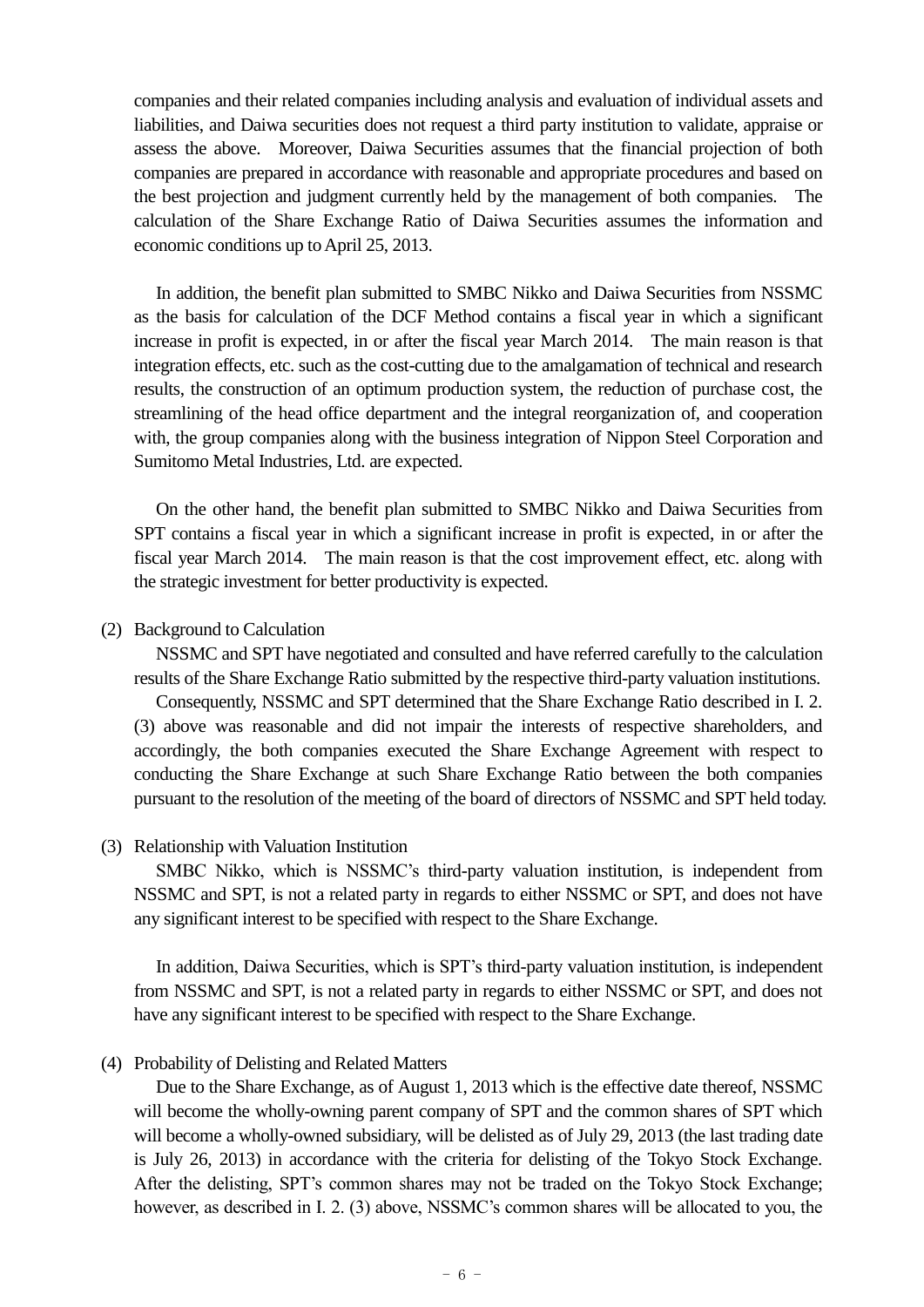common shareholders of SPT other than NSSMC pursuant to the Share Exchange Agreement.

The purpose of the Share Exchange is as described in I. 1. above and consequently SPT's common shares will be delisted. After the delisting of SPT's common shares, since NSSMC's common shares which are delivered as the consideration for the Share Exchange are listed on the financial instruments exchange, it is considered that you, the shareholders who hold not less than 267 common shares of SPT and will be allocated not less than 1,000 shares of common shares of NSSMC through the Share Exchange, which is the number of shares constituting one unit of shares, may continuously enter into transactions with respect to shares constituting not less than one unit on the exchange market and may maintain the liquidity of shares although it is possible that some shares constituting less than one unit could be allocated to you according to the number of shares held.

However, you, the shareholders holding less than 267 common shares of SPT, are allocated common shares of NSSMC, the number of which is less than that of shares constituting one unit of shares.

Although the shares constituting less than one unit may not be sold on the exchange market, the system of request for purchase or the system of further purchase of shares of NSSMC constituting less than one unit may be available at the shareholders' request. Please refer to (Note 3) of I. 2. (3) above for the details of handling these cases.

In addition, with respect to the details of handling the fractions in the case where fractions that are less than one share arise, please refer to (Note 4) of I. 2. (3) above. Moreover, you, the common shareholders of SPT, may exercise the legitimate rights set forth in the Companies Act and other laws and ordinances as well as enter into transactions of the holding common shares of SPT as usual on the first section of the Tokyo Stock Exchange until July 26, 2013 (scheduled), which is the last trading date.

## (5) Measures to Ensure Fairness

In examining the Share Exchange, since NSSMC holds 57.20% of the voting rights held by all of the SPT's shareholders, in order to ensure the fairness of the Share Exchange Ratio of the Share Exchange, NSSMC and SPT respectively requested the third-party valuation institution to calculate the Share Exchange Ratio as described in I. 3. (1) above in implementing the Share Exchange, negotiated and consulted by referring to such calculation results, and, at the meeting of the board of directors of the respective companies held on April 26, 2013, resolved to implement the Share Exchange based on the Share Exchange Ratio described above, which is agreed by and between NSSMC and SPT.

In addition, neither NSSMC nor SPT received the evaluation regarding fairness (fairness opinion) from each third-party valuation institution. Furthermore, NSSMC selected TOKYO HATCHOBORI LAW OFFICE, and SPT selected Nagashima Ohno & Tsunematsu as their legal advisors, and each respectively received advice from a legal perspective on the appropriate procedures of the Share Exchange and the methods and processes in making decisions at the meeting of the board of directors for the Share Exchange, etc.

### (6) Measures to Avoid Conflicts of Interest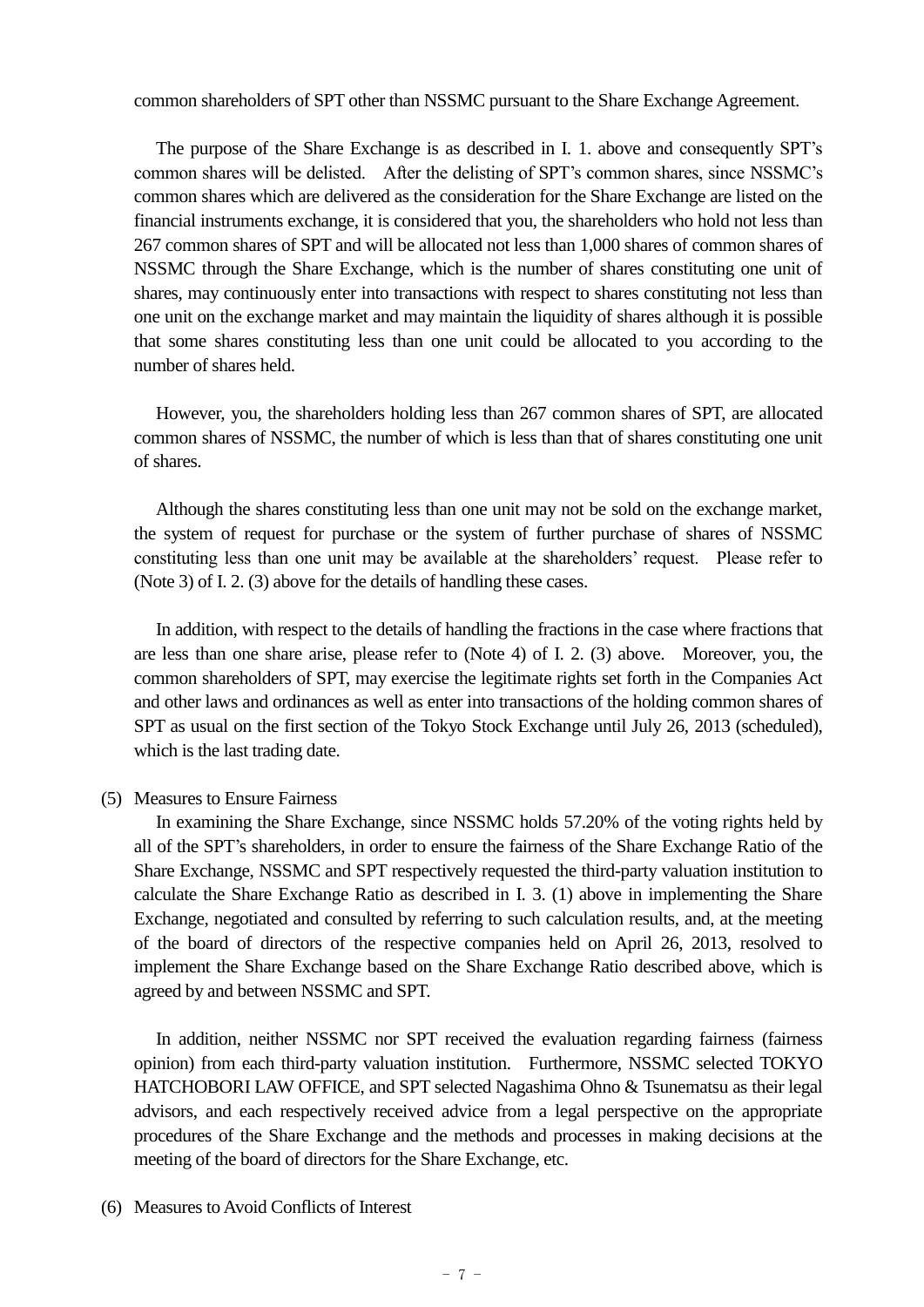Since NSSMC holds 57.20 % of the voting rights held by all of SPT's shareholders, and SPT is a consolidated subsidiary of NSSMC, from the viewpoint of avoiding potential conflicts of interest, one of the directors of SPT, Mr. Hiroki Kawabata, who is also an employee of NSSMC, participated in neither the deliberations nor the resolutions concerning the Share Exchange at the meeting of the board of directors held by SPT today. Furthermore, he participated in neither the consultations nor negotiations concerning the Share Exchange held with NSSMC as a director of SPT. In addition, one of the statutory auditors of SPT, Mr. Ikuo Takahashi, who is also an employee of NSSMC, did not participate in the deliberations at the above-mentioned meeting of the board of directors, nor did he express his opinion at such meeting. Furthermore, he participated in neither the consultations nor negotiations concerning the Share Exchange held with NSSMC as a statutory auditor of SPT.

At such meeting of the board of directors, SPT's directors except for the above one person and the statutory auditors except for the above one person (among them, one outside auditor) attended and the board of directors resolved the execution of the Share Exchange Agreement. At such meeting of the board of directors, two statutory auditors of SPT (among them, one outside auditor) expressed the opinion that they had no objection to the execution of the Share Exchange Agreement.

Furthermore, in examining the Share Exchange, SPT asked Mr. Tatsuo Ozaki, who is an outside auditor of SPT with no interest in NSSMC, the controlling shareholder of SPT, and whose name is registered with the Tokyo Stock Exchange as an independent officer of SPT, in accordance with the regulations of the Tokyo Stock Exchange, to examine whether SPT's decision to implement the Share Exchange would cause any detrimental result to the minority shareholders of SPT, and on April 26, 2013, SPT obtained an opinion (the "Opinion") for SPT's board of directors from Mr. Ozaki stating that SPT's decision concerning the Share Exchange is not detrimental to the minority shareholders of SPT, through comprehensively reviewing the purpose of the Share Exchange, procedures required in the course of the negotiations concerning the Share Exchange, fairness of the Share Exchange Ratio, and the improvement of the enterprise value of SPT, etc.

SPT received legal advice from Nagashima Ohno & Tsunematsu, its legal advisor, with respect to the method for the resolution at the above-mentioned meeting of the board of directors and additionally, with regard to the measures to be taken to avoid any conflicts of interest.

|     |                   | <b>Wholly-owning Parent Company</b> | Wholly-owned Subsidiary in the  |  |
|-----|-------------------|-------------------------------------|---------------------------------|--|
|     |                   | in the Share Exchange               | <b>Share Exchange</b>           |  |
| (1) | Name              | NIPPON STEEL & SUMITOMO             | Sumitomo Pipe & Tube Co., Ltd.  |  |
|     |                   | <b>METAL CORPORATION</b>            |                                 |  |
|     | Location          | 6-1, Marunouchi 2-chome,            | 3-5, Oaza Hikari, Kashima-shi,  |  |
| (2) |                   | Chiyoda-ku, Tokyo                   | <b>Ibaraki</b>                  |  |
|     | Name and Title    |                                     | Renpei Nakanishi                |  |
| (3) | of                | Shoji Muneoka<br>Chairman and CEO   | President and Representative    |  |
|     | Representatives   |                                     | Director                        |  |
| (4) | of<br>Description | Steelmaking and steel fabrication / | Manufacture and sale of various |  |

| 4. | Outline of the Companies Involved in the Share Exchange |  |  |  |  |
|----|---------------------------------------------------------|--|--|--|--|
|----|---------------------------------------------------------|--|--|--|--|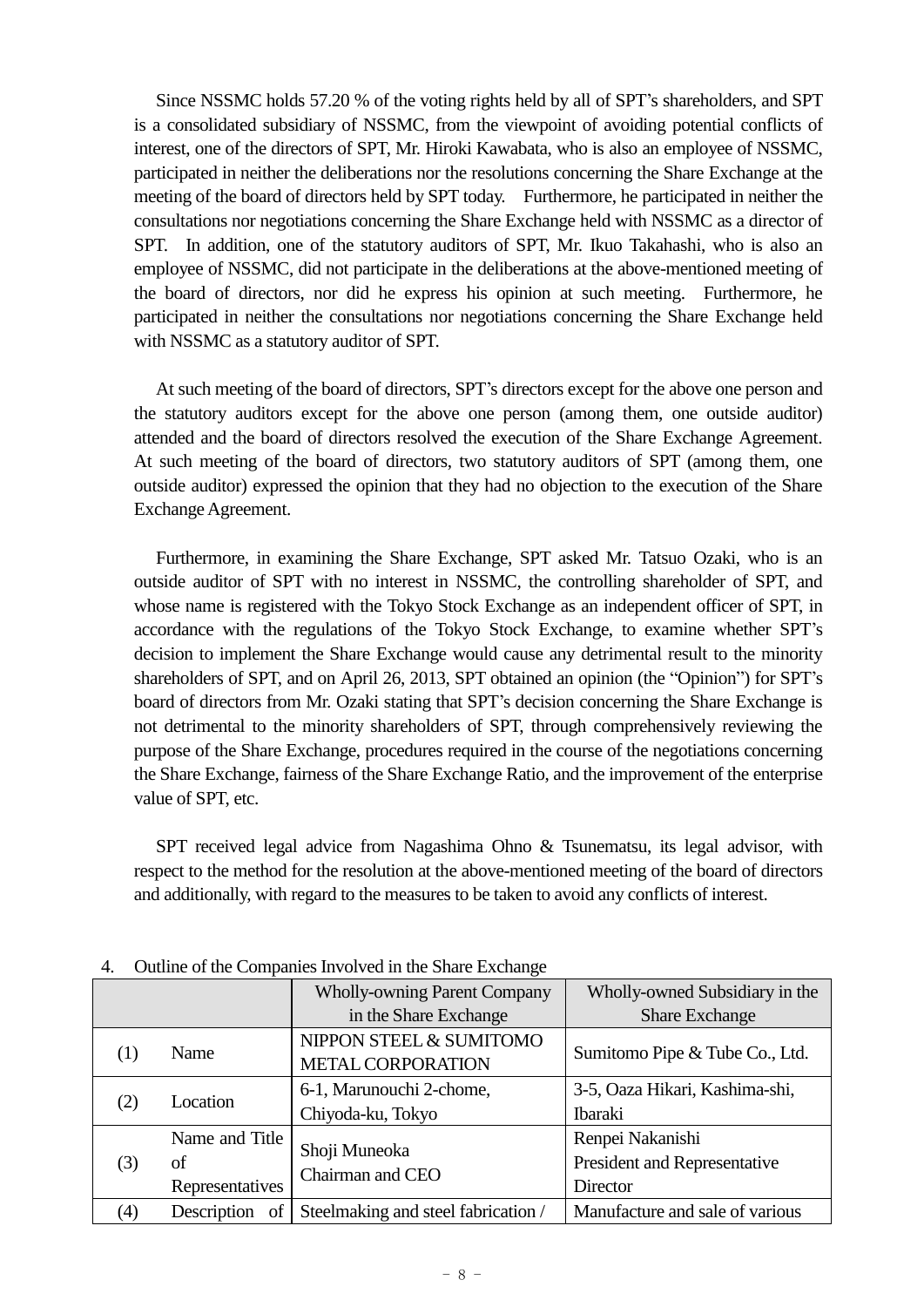|      | <b>Business</b>             | Engineering / Chemicals / New           | pipes, such as carbon steel pipes                 |  |
|------|-----------------------------|-----------------------------------------|---------------------------------------------------|--|
|      | <b>Activities</b>           | materials / System solutions            | for two-wheeled vehicles and four-                |  |
|      |                             |                                         | wheeled vehicles, steel pipes for                 |  |
|      |                             |                                         | civil engineering and construction,               |  |
|      |                             |                                         | and stainless steel pipes for                     |  |
|      |                             |                                         | vehicles and decoration                           |  |
| (5)  | Capital                     | 419,524 million yen                     | 4,801 million yen                                 |  |
|      |                             | (as of December 31, 2012)               | (as of December 31, 2012)                         |  |
| (6)  | of<br>Date<br>Establishment | April 1, 1950                           | September 12, 1911                                |  |
|      | Number<br>of                | 9,503,214,022 shares                    | 32,710,436 shares                                 |  |
| (7)  | Outstanding                 | (as of December 31, 2012)               | (as of December 31, 2012)                         |  |
|      | <b>Shares</b>               |                                         |                                                   |  |
| (8)  | Date of Fiscal<br>Year End  | March 31                                | March 31                                          |  |
| (9)  | Number<br>of                | 85,023 (on a consolidated basis)        | 1,090 (on a consolidated basis)                   |  |
|      | <b>Employees</b>            | (as of December 31, 2012)               | (as of December 31, 2012)                         |  |
|      |                             | Metal One Corporation                   | NIPPON STEEL & SUMITOMO                           |  |
|      | Main                        | Nippon Steel Trading Co., Ltd.          | METAL CORPORATION                                 |  |
| (10) | Customers                   | Mitsui & Co., Ltd.                      | Sumitomo Corporation                              |  |
|      |                             | (Fiscal Year 2011)                      | <b>Sumikin Bussan Corporation</b>                 |  |
|      |                             |                                         | (Fiscal Year 2011)                                |  |
|      |                             | Mizuho Corporate Bank, Ltd.             | Sumitomo Mitsui Banking                           |  |
|      |                             | The Bank of Tokyo-Mitsubishi            | Corporation                                       |  |
| (11) | <b>Main Banks</b>           | UFJ, Ltd.                               | Sumitomo Mitsui Trust Bank,                       |  |
|      |                             | <b>Sumitomo Mitsui Banking</b>          | Limited                                           |  |
|      |                             | Corporation<br>(Fiscal Year 2011)       | (Fiscal Year 2011)                                |  |
|      |                             | Japan Trustee Services Bank, Ltd.       | NIPPON STEEL & SUMITOMO                           |  |
|      |                             | 9.4%                                    | <b>METAL CORPORATION</b>                          |  |
|      |                             | Sumitomo Metal Industries, Ltd.         | 57.11%                                            |  |
|      |                             | 4.2%                                    | Japan Trustee Services Bank, Ltd.                 |  |
|      |                             | <b>CBHK-Korea Securities Depository</b> | (account in trust)<br>8.48%                       |  |
|      |                             | 3.5%                                    | Nomura Securities Co., Ltd.                       |  |
|      |                             | Nippon Life Insurance Company           | 2.08%                                             |  |
|      | Major                       | 3.3%                                    | CBNY DFA INTL SMALL CAP                           |  |
|      | Shareholders                | Trust & Custody Services Bank,          | VALUE PORTFOLIO (Citibank                         |  |
| (12) | and Ownership               | Ltd.<br>3.1%                            | Japan Ltd.)<br>1.89%                              |  |
|      | Percentage                  | The Master Trust Bank of Japan,         | <b>CGML-IPB</b><br><b>CUSTOMER</b>                |  |
|      |                             | 2.9%<br>Ltd.                            | <b>COLLATERAL</b><br><b>ACCOUNT</b>               |  |
|      |                             | Mizuho Corporate Bank, Ltd.             | (Citibank Japan Ltd.)<br>1.77%                    |  |
|      |                             | 2.7%                                    | RBC ISB A/C DUB<br><b>NON</b>                     |  |
|      |                             | Meiji Yasuda Life Insurance             | RESIDENT/DOMESTIC<br><b>RATE</b>                  |  |
|      |                             | 2.1%<br>Company                         | 1.60%<br>(Citibank Japan Ltd.)                    |  |
|      |                             | The Bank of Tokyo-Mitsubishi            | <b>SSBT</b><br>ODO <sub>5</sub><br><b>OMNIBUS</b> |  |
|      |                             | UFJ, Ltd.<br>2.0%                       | <b>ACCOUNT-TREATY</b><br><b>CLIENTS</b>           |  |
|      |                             | <b>SSBT OD05 OMNIBUS</b>                | (Citibank Japan Ltd.)<br>1.10%                    |  |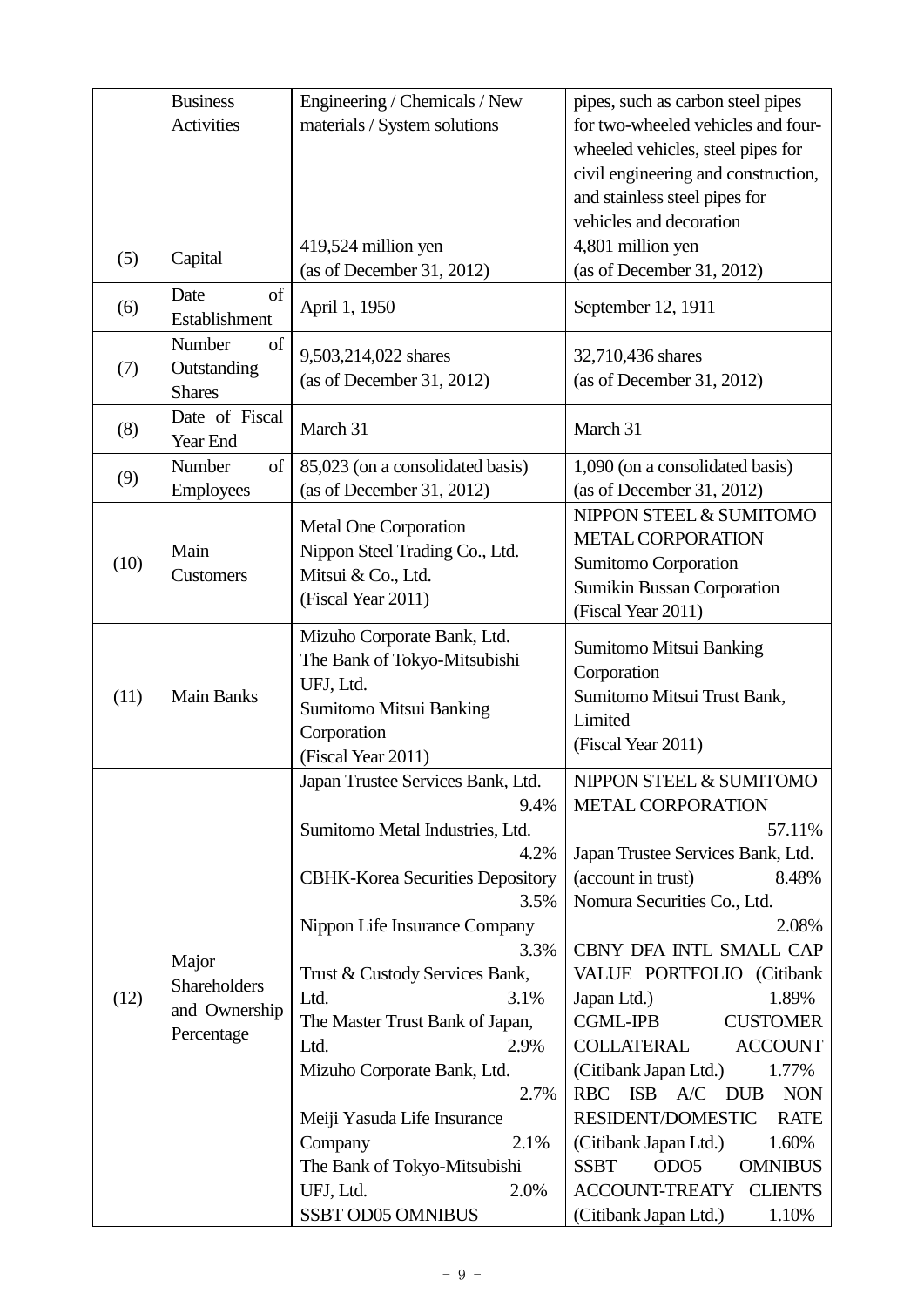|              |                                                             |                                                                                                                          | <b>ACCOUNT-TREATY CLIENTS</b>         |                                                                                                                        |                           | Mizuho Securities Co., Ltd.                      |                     |
|--------------|-------------------------------------------------------------|--------------------------------------------------------------------------------------------------------------------------|---------------------------------------|------------------------------------------------------------------------------------------------------------------------|---------------------------|--------------------------------------------------|---------------------|
|              |                                                             |                                                                                                                          |                                       | 1.7%                                                                                                                   |                           |                                                  | 0.93%               |
|              |                                                             |                                                                                                                          | (as of September 30, 2012)            |                                                                                                                        | Ltd.<br>investment trust) | Trust & Custody Services Bank,<br>(account<br>in | securities<br>0.92% |
|              |                                                             |                                                                                                                          |                                       |                                                                                                                        |                           | The Master Trust Bank of Japan,                  |                     |
|              |                                                             |                                                                                                                          |                                       |                                                                                                                        | Ltd. (account in trust)   |                                                  | 0.84%               |
|              |                                                             |                                                                                                                          |                                       |                                                                                                                        |                           | (as of September 30, 2012)                       |                     |
| (13)         | Relationship between the Companies                          |                                                                                                                          |                                       |                                                                                                                        |                           |                                                  |                     |
|              | <b>Capital Ties</b>                                         |                                                                                                                          | shares) of outstanding shares of SPT. | NSSMC is a parent company of SPT, holding 57.11% (18,681,875)                                                          |                           |                                                  |                     |
|              | <b>Personnel Ties</b>                                       |                                                                                                                          |                                       | Eight former members and two employees of NSSMC assume office as<br>directors or statutory auditors of SPT.            |                           |                                                  |                     |
|              | <b>Business Ties</b>                                        |                                                                                                                          |                                       | NSSMC conducts sales transactions of materials, etc. and purchase<br>transactions of finished products, etc. with SPT. |                           |                                                  |                     |
|              | <b>Status</b><br>Applicable to<br>the<br>Related<br>Parties | SPT is a consolidated subsidiary of NSSMC, and therefore, NSSMC and<br>SPT are related parties in regards to each other. |                                       |                                                                                                                        |                           |                                                  |                     |
| (14)         | Operating Results and Financial Position for Past 3 Years   |                                                                                                                          |                                       |                                                                                                                        |                           |                                                  |                     |
|              |                                                             |                                                                                                                          | NIPPON STEEL &                        |                                                                                                                        |                           |                                                  |                     |
|              |                                                             |                                                                                                                          | <b>SUMITOMO METAL</b>                 |                                                                                                                        |                           | Sumitomo Pipe & Tube Co., Ltd.                   |                     |
|              |                                                             |                                                                                                                          | <b>CORPORATION</b>                    |                                                                                                                        |                           | (Consolidated Basis)                             |                     |
|              | <b>Fiscal Year</b>                                          |                                                                                                                          | (Consolidated Basis)                  |                                                                                                                        |                           |                                                  |                     |
|              |                                                             |                                                                                                                          | <b>Fiscal Year Ended March</b>        |                                                                                                                        |                           | <b>Fiscal Year Ended March</b>                   |                     |
|              |                                                             | 2010                                                                                                                     | 2011                                  | 2012                                                                                                                   | 2010                      | 2011                                             | 2012                |
|              | Net Assets                                                  | 2,335,676                                                                                                                | 2,380,925                             | 2,347,343                                                                                                              | 40,497                    | 42,745                                           | 44,575              |
|              | <b>Total Assets</b>                                         | 5,002,378                                                                                                                | 5,000,860                             | 4,924,711                                                                                                              | 56,648                    | 61,091                                           | 60,215              |
|              | Net Assets per Share                                        | 293.18                                                                                                                   | 295.84                                | 290.77                                                                                                                 | 1,190.68                  | 1,251.44                                         | 1,299.32            |
| (Yen)        |                                                             |                                                                                                                          |                                       |                                                                                                                        |                           |                                                  |                     |
| <b>Sales</b> |                                                             | 3,487,714                                                                                                                | 4,109,774                             | 4,090,936                                                                                                              | 48,199                    | 55,994                                           | 56,715              |
|              | <b>Operating Income</b>                                     | 32,005                                                                                                                   | 165,605                               | 79,364                                                                                                                 | 658                       | 4,445                                            | 2,757               |
|              | <b>Ordinary Income</b><br>226,335<br>11,833<br>143,006      |                                                                                                                          | 1,225                                 | 4,932                                                                                                                  | 3,135                     |                                                  |                     |
|              | Net Income                                                  | $\Delta$ 11,529                                                                                                          | 93,199                                | 58,471                                                                                                                 | 687                       | 2,688                                            | 1,971               |
| (Yen)        | Net Income per Share                                        | $\Delta$ 1.83                                                                                                            | 14.81                                 | 9.29                                                                                                                   | 21.03                     | 82.27                                            | 60.35               |
| (Yen)        | Dividend<br>Share<br>per                                    | 1.5                                                                                                                      | 3.0                                   | 2.5                                                                                                                    | 7                         | 8                                                | 10                  |

(Unit: unless otherwise specified, millions of yen)

# 5. Status after the Share Exchange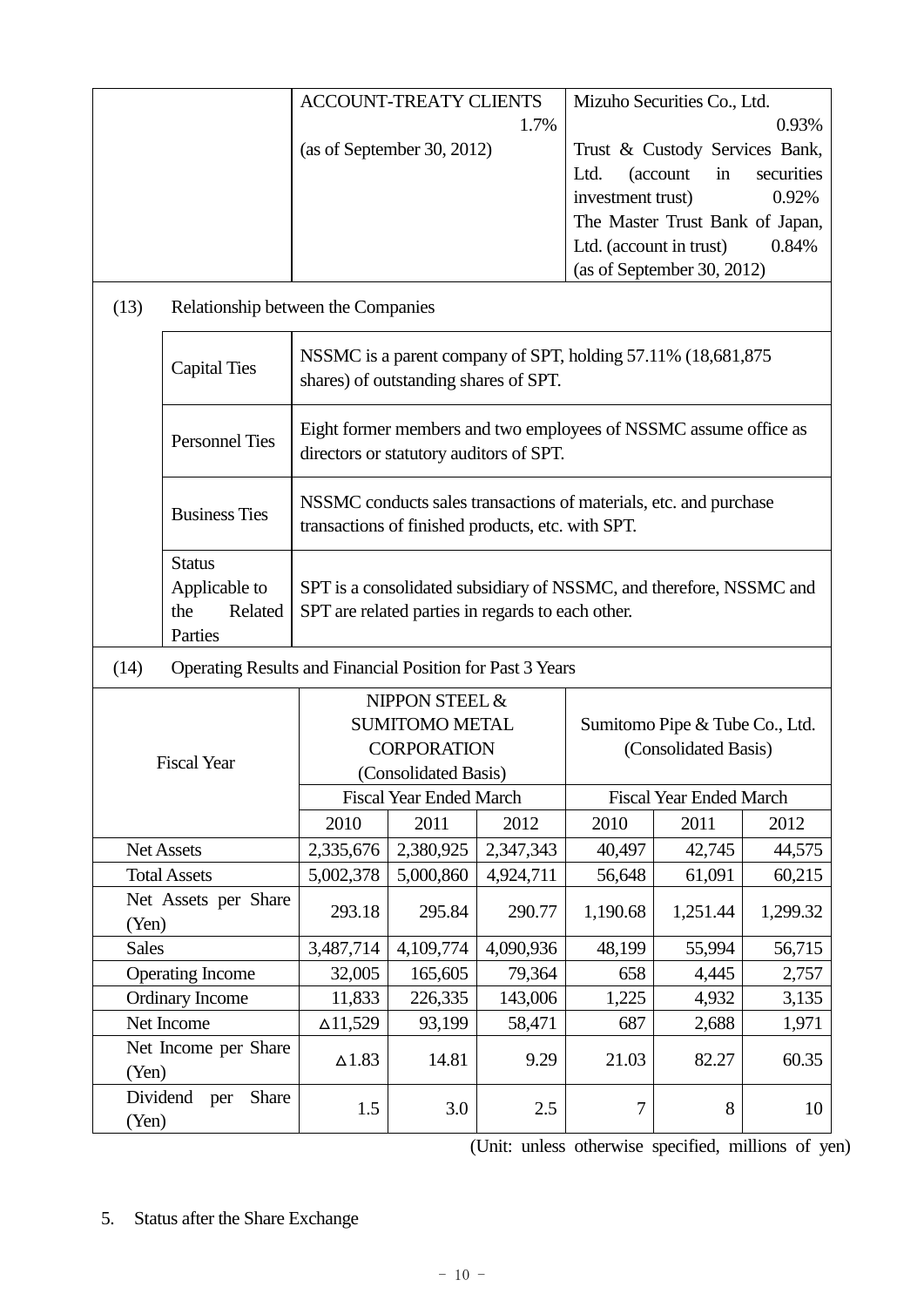|                   |                            | Wholly-owning Parent Company in the Share Exchange                |  |
|-------------------|----------------------------|-------------------------------------------------------------------|--|
| (1)               | Name                       | NIPPON STEEL & SUMITOMO METAL CORPORATION                         |  |
| (2)               | Location                   | 6-1, Marunouchi 2-chome, Chiyoda-ku, Tokyo                        |  |
|                   | Name and Title of          | Shoji Muneoka                                                     |  |
| (3)               | Representatives            | Chairman and CEO                                                  |  |
| Description<br>of |                            | Steelmaking and steel fabrication / Engineering / Chemicals / New |  |
| (4)               | <b>Business Activities</b> | materials / System solutions                                      |  |
| (5)               | Capital                    | 419,524 million yen                                               |  |
|                   | Date of Fiscal Year        | March 31                                                          |  |
| (6)               | End                        |                                                                   |  |
| (7)               | <b>Net Assets</b>          | Not determined at present                                         |  |
| (8)               | <b>Total Assets</b>        | Not determined at present                                         |  |

## 6. Outline of Accounting Treatment

The Share Exchange is expected to constitute a transaction with minority shareholders, which falls under the category of a transaction under common control, etc. The amount of goodwill resulting from the Share Exchange has not yet been determined.

## 7. Future Outlook

The impact of the Share Exchange on the business performance of both NSSMC and SPT is expected to be minor, since SPT is already a consolidated subsidiary of NSSMC.

# 8. Matters Relating to Transactions, etc. with Controlling Shareholder

Since NSSMC is the controlling shareholder, holding 57.20% of the voting rights held by all of SPT's shareholders, the Share Exchange constitutes a transaction, etc. with its controlling shareholder to SPT.

SPT stipulates that "the terms and conditions of a transaction entered into with NSSMC, a parent company of SPT, or NSSMC's group companies, are determined on the basis of market prices, and SPT has determined whether such transaction is to be entered into totally independently from the other parties based on its own evaluation on the economic effects." in the "Guidelines Concerning Minority Shareholders Protection Policy in a Transaction, etc. with Controlling Shareholder" set forth in the corporate governance report published by SPT on October 1, 2012. Therefore, SPT is not subject to restrictions on free business activities that could be imposed by NSSMC, SPT's parent company, or NSSMC's group companies, and is secured certain independence therefrom.

In examining the Share Exchange, SPT took measures to ensure fairness as described in I. 3. (5) above, and, as described in I. 3. (6) above, in order to avoid conflicts of interest, one of the directors of SPT, Mr. Hiroki Kawabata, who is also an employee of NSSMC, participated in neither the deliberations nor the resolutions concerning the Share Exchange at the meeting of the board of directors held by SPT today. Furthermore, he participated neither in the consultations nor negotiations concerning the Share Exchange held with NSSMC as a director of SPT.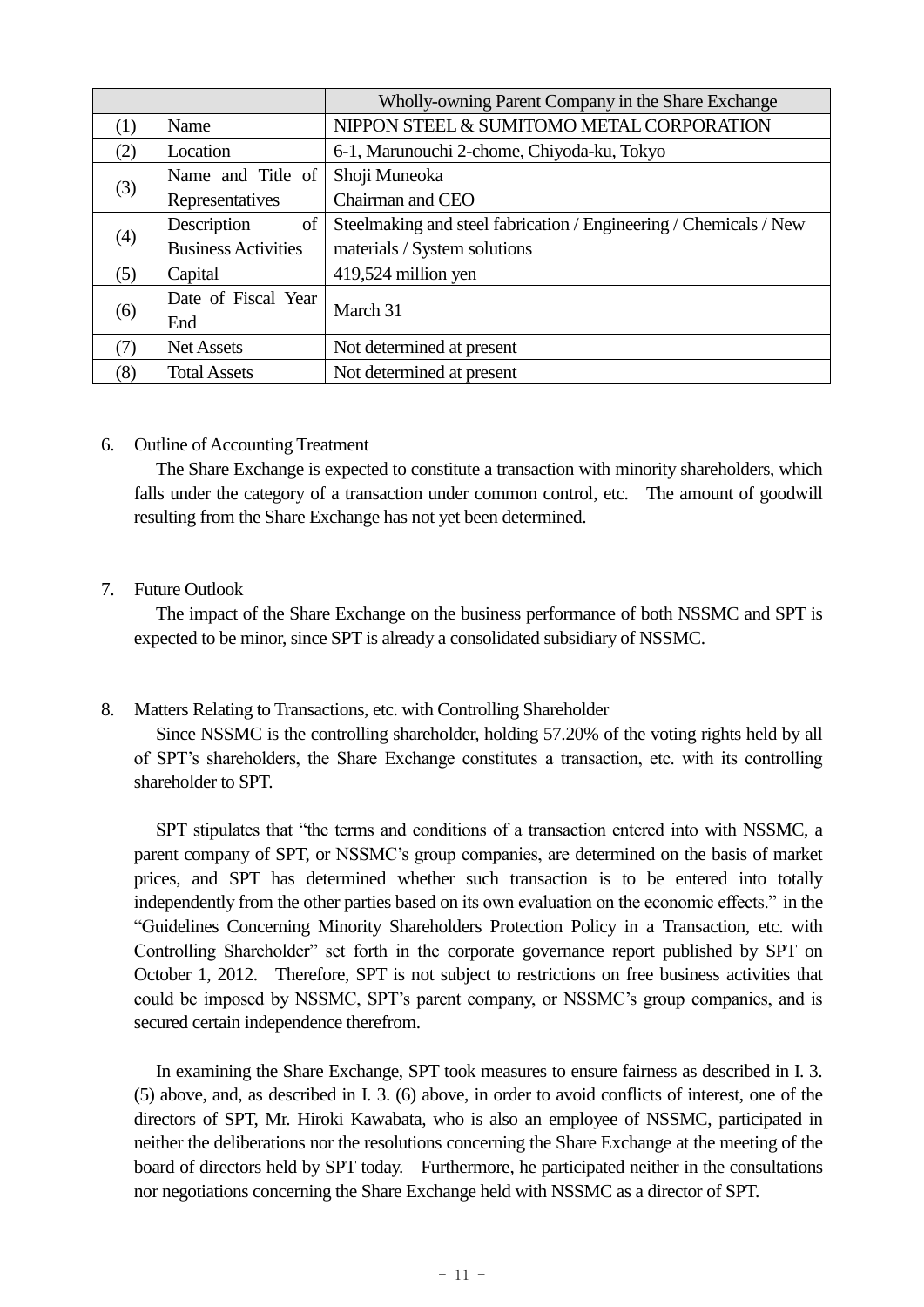In addition, one of the statutory auditors of SPT, Mr. Ikuo Takahashi, who is also an employee of NSSMC, did not participate in the deliberations at the above-mentioned meeting of the board of directors, nor did he express his opinion at such meeting. Furthermore, he participated in neither the consultations nor negotiations concerning the Share Exchange held with NSSMC as a statutory auditor of SPT.

Furthermore, in examining the Share Exchange, SPT asked Mr. Tatsuo Ozaki, who is an outside auditor of SPT with no interest in NSSMC, the controlling shareholder of SPT and whose name is registered with the Tokyo Stock Exchange as an independent officer of SPT, in accordance with the regulations of the Tokyo Stock Exchange, to examine whether SPT's decision to implement the Share Exchange will cause any detrimental result to the minority shareholders of SPT, and on April 26, 2013, SPT obtained an Opinion from Mr. Ozaki stating that SPT's decision concerning the Share Exchange is not detrimental to the minority shareholders of SPT, through comprehensively reviewing the purpose of the Share Exchange, procedures required in the course of the negotiations concerning the Share Exchange, fairness of the Share Exchange Ratio, and the improvement of the enterprise value of SPT, etc.

As a result of the above-mentioned examinations and the decision making process, we believe that the Share Exchange should comply with the "Guidelines Concerning Minority Shareholders Protection Policy in a Transaction, etc. with Controlling Shareholder" based on the general policy whereby transactions shall be conducted at market prices.

## (Reference) Results Forecast and Results

NSSMC (The results forecast for Fiscal 2012: published on February 14, 2013)

| millions of yen)<br>(Unit:             |                              |                                     |                                        |                                   |  |
|----------------------------------------|------------------------------|-------------------------------------|----------------------------------------|-----------------------------------|--|
|                                        | Consolidated<br><b>Sales</b> | Consolidated<br>Operating<br>Income | Consolidated<br><b>Ordinary Income</b> | <b>Consolidated Net</b><br>Income |  |
| for<br>Results Forecast<br>Fiscal 2012 | 4,300,000                    |                                     | 60,000                                 | $\Delta$ 140,000                  |  |
| <b>Results for Fiscal 2011</b>         | 4,090,936                    | 79,364                              | 143,006                                | 58,471                            |  |

SPT (The results forecast for Fiscal 2012: published on January 31, 2013)

(Unit: millions of yen)

|                                        | Consolidated | Operating | Consolidated    | <b>Consolidated Net</b> |
|----------------------------------------|--------------|-----------|-----------------|-------------------------|
|                                        | <b>Sales</b> | Income    | Ordinary Income | Income                  |
| Results Forecast<br>for<br>Fiscal 2012 | 55,000       | 1,800     | 2,200           | 1,200                   |
| <b>Results for Fiscal 2011</b>         | 56,715       | 2,757     | 3,135           | 1.97                    |

# II. Merger of SPT and NSP

1. Purpose of the Merger

On October 1, 2012, NIPPON STEEL CORPORATION ("NSC") and Sumitomo Metal Industries, Ltd. ("SMI") achieved business integration (the "Business Integration") and NSSMC was established. In the Business Integration, in addition to NSSMC making a thorough effort to seek a synergistic effect through the combination of the respective management resources that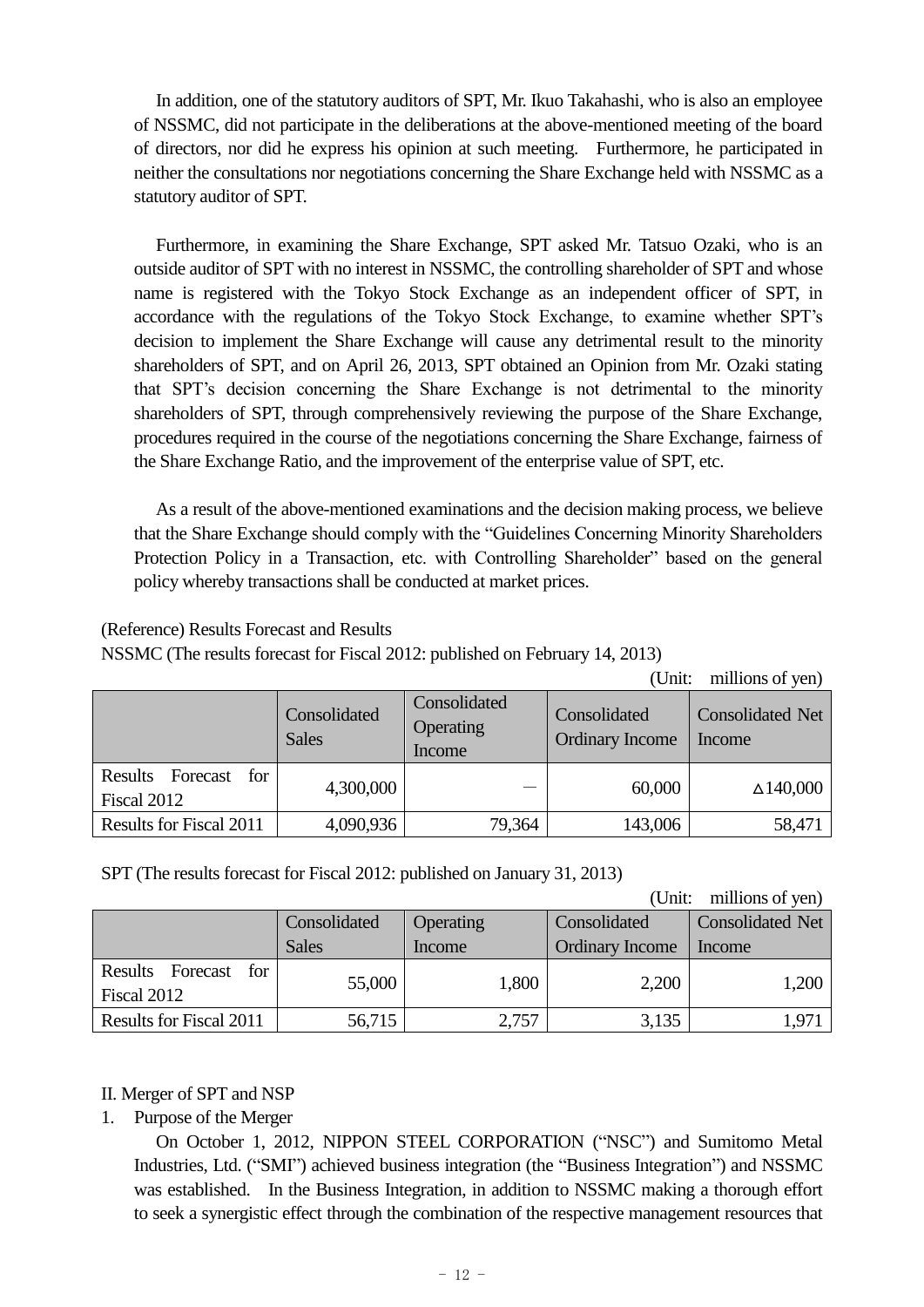each has built up and the consolidation of the superior areas of their respective businesses, through achieving at an early stage the acceleration of the implementation of business structure reform by such means as pursuing greater efficiency in domestic production bases and expanding overseas businesses, NSSMC set their aim to be "the Best Steel Manufacturer with World-Leading Capabilities," and to improve their competitiveness in all areas including scale, cost, technology and customer services.

SPT and NSP are subsidiaries in the NSSMC group, both of which operate the Electric Resistance-Welded Tube Business as the main business, and, since synergistic effects are expected to be generated due to the Merger, SPT and NSP will implement the Merger on October 1, 2013 (the corporation formed through the Merger shall be hereinafter referred to as the "Integrated Corporation"). Furthermore, together with the Merger, the NSSMC group aims to optimize its businesses, including the Electric Resistance-Welded Tube Business which NSSMC operates, and the NSSMC group will also implement the reorganization of its businesses. In particular, by implementing the measures below at an accelerated pace, the NSSMC group will thoroughly streamline and conduct structural reform of its businesses:

- (i) Optimization of the production system and increased efficiency by way of transferring production to a production base near the point of demand, etc.
- (ii) Maintenance of a business system which precisely meets customers' needs by way of strengthening the product line-up and R&D system utilizing each company's particular characteristics and advantages.
- (iii) As for its overseas businesses, establishment of a system under which the foundations of each business can be strengthened and promotion of cooperation between the business companies of the group can be implemented accurately and speedily by way of dividing up group functions, utilizing each company's particular characteristics and advantages.

As stated above, the NSSMC group aims to create the best system for its immediate business environment by way of reinforcing the competitiveness of the Electric Resistance-Welded Tube Business both in and outside Japan and the capability of responding to customer's needs.

#### 2. Outline of the Merger

| Execution of the Basic Agreement    |
|-------------------------------------|
| Execution of the Merger Agreement   |
| Date of the Merger (Effective date) |
|                                     |

(Note) The execution date of the Merger Agreement and the effective date of the Merger may change upon agreement of both companies.

(2) Method of the Merger and Consideration of the Merger

Since SPT will be a wholly-owned subsidiary of NSSMC as a result of the Share Exchange, the Merger will be an absorption-type merger without payment of consideration, as a merger between wholly-owned subsidiaries. It has not yet been determined which of the companies will become the surviving company and which will become the absorbed company in the Merger.

(3) Name of the Integrated Corporation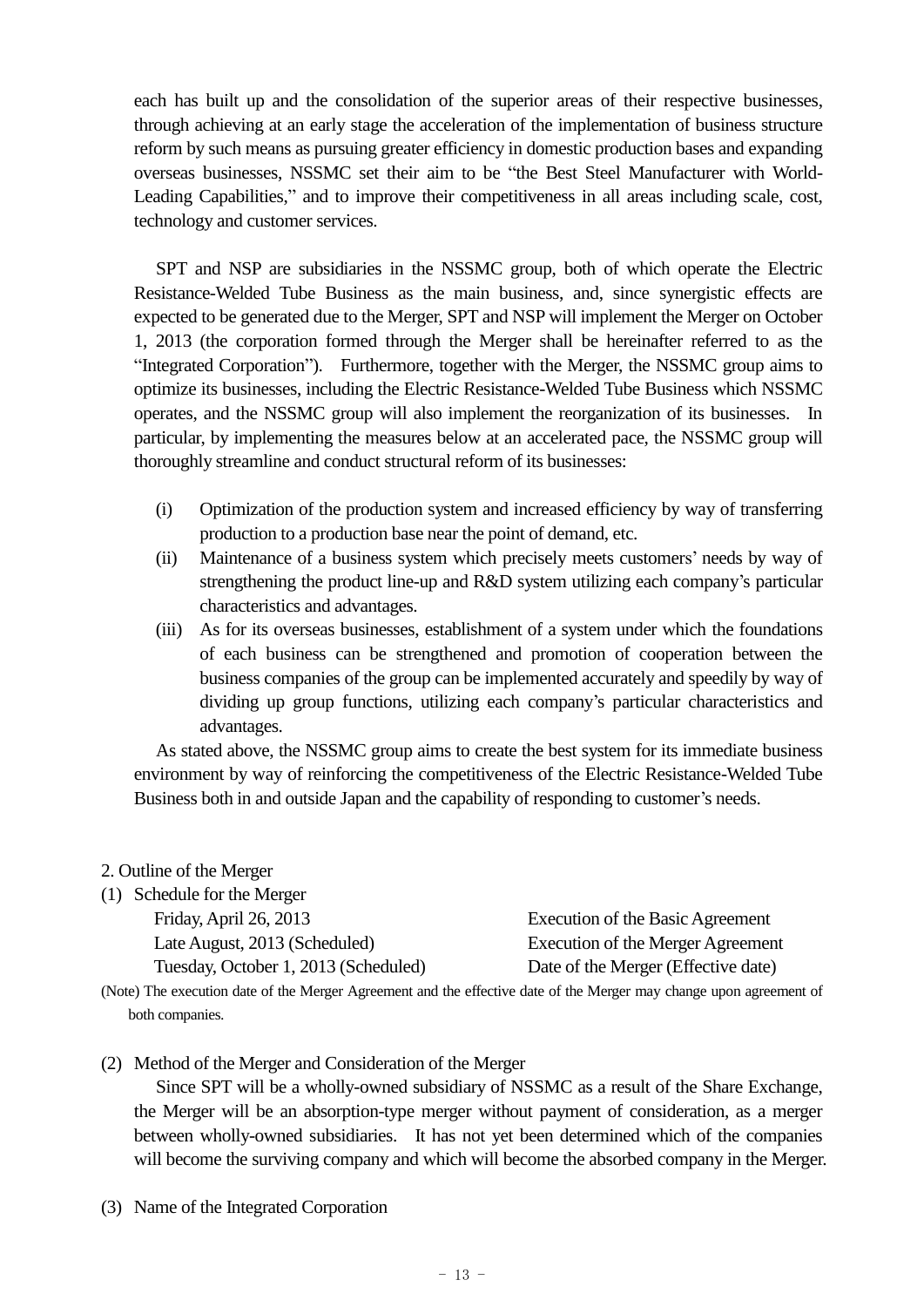The company name is scheduled to be NIPPON STEEL & SUMIKIN Pipe Co., Ltd.

(4) Other Matters Concerning the Integrated Corporation

Those matters will be reviewed by the merger preparation committee that will be set up by and between SPT and NSP after the execution of the Basic Agreement regarding the Merger.

| 5-1, Osaki 1-chome, Shinagawa-ku,<br>Location<br>(2)<br>Tokyo<br>Name and Title of<br>Tokuhiro Taniyama<br>(3)<br>Representatives<br><b>Representative Director</b><br>Manufacture and sale of various<br>pipes, such as pipes $&$ tubes for |
|----------------------------------------------------------------------------------------------------------------------------------------------------------------------------------------------------------------------------------------------|
|                                                                                                                                                                                                                                              |
|                                                                                                                                                                                                                                              |
|                                                                                                                                                                                                                                              |
|                                                                                                                                                                                                                                              |
|                                                                                                                                                                                                                                              |
|                                                                                                                                                                                                                                              |
| mechanical structures, pipes &<br>Description<br>of                                                                                                                                                                                          |
| (4)<br><b>Business Activities</b><br>tubes for general structures (STK),                                                                                                                                                                     |
| pipes & tubes for piping (SGP) and                                                                                                                                                                                                           |
| conduit                                                                                                                                                                                                                                      |
| 5,116 million yen<br>(5)<br>Capital                                                                                                                                                                                                          |
| (as of December 31, 2012)                                                                                                                                                                                                                    |
| Date<br>of<br>(6)<br>February 1, 1933                                                                                                                                                                                                        |
| Establishment                                                                                                                                                                                                                                |
| Number<br>of<br>42,000,002shares                                                                                                                                                                                                             |
| Outstanding<br>(7)<br>(as of December 31, 2012)                                                                                                                                                                                              |
| <b>Shares</b>                                                                                                                                                                                                                                |
| Date of Fiscal Year<br>(8)<br>March 31                                                                                                                                                                                                       |
| End                                                                                                                                                                                                                                          |
| Number<br>698 (on a consolidated basis)<br>of<br>(9)                                                                                                                                                                                         |
| (as of December 31, 2012)<br><b>Employees</b>                                                                                                                                                                                                |
| NIPPON STEEL & SUMITOMO                                                                                                                                                                                                                      |
| METAL CORPORATION,                                                                                                                                                                                                                           |
| Honda Motor Co., Ltd.,                                                                                                                                                                                                                       |
| Yamaha Motor Co., Ltd.,                                                                                                                                                                                                                      |
| Mitsui & Co., Ltd.,                                                                                                                                                                                                                          |
| NIPPON STEEL TRADING CO.,<br>(10)<br><b>Main Customers</b><br>LTD.,                                                                                                                                                                          |
|                                                                                                                                                                                                                                              |
| Toyota Tsusho Corporation,<br>HANWA Co., Ltd.,                                                                                                                                                                                               |
| <b>Metal One Corporation</b>                                                                                                                                                                                                                 |
| (Fiscal Year 2011)                                                                                                                                                                                                                           |
| The Bank of Tokyo-Mitsubishi UFJ,                                                                                                                                                                                                            |
| Ltd.                                                                                                                                                                                                                                         |
| <b>Sumitomo Mitsui Banking</b>                                                                                                                                                                                                               |
| (11)<br><b>Main Banks</b><br>Corporation                                                                                                                                                                                                     |
| Mizuho Corporate Bank, Ltd.                                                                                                                                                                                                                  |
| (Fiscal Year 2011)                                                                                                                                                                                                                           |

3. Outline of the Companies Involved in the Merger \*Outline of SPT is as stated above.